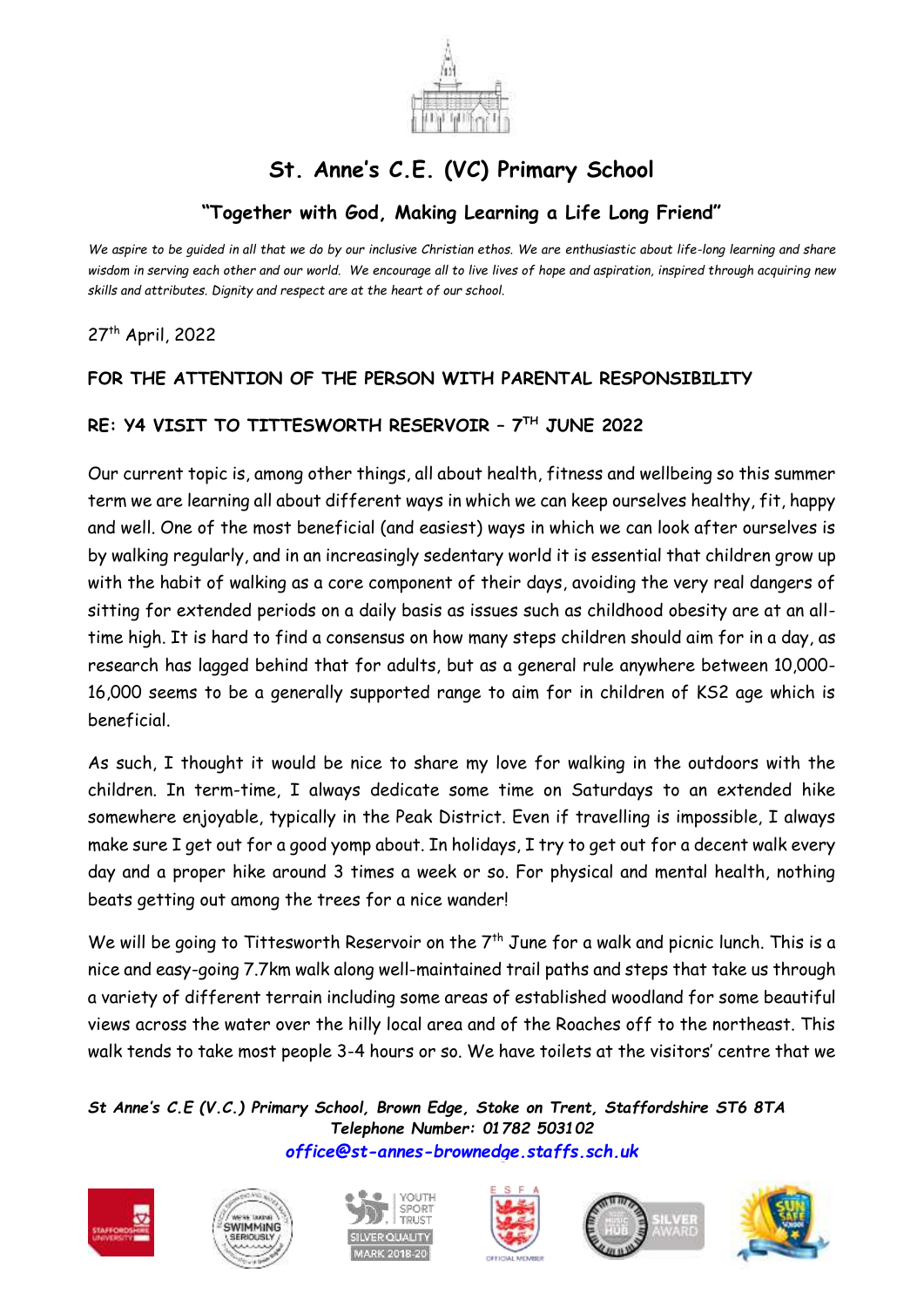can use, and there are picnic benches there that we will use for our lunch after completing the trail.

Children are required to wear **suitable outdoor walking clothes** on the day of the trip. I recommend light, comfortable clothes that are easy to move in. Layers are best for the cold because they can be removed as needed. A sun hat, sunglasses and sun cream are strongly recommended, and check the weather forecast before coming but I tend to pack a thin waterproof layer whatever happens just in case. (They are often good for a makeshift picnic blanket if you want to sit on the grass anyway.)

Your child will need to bring a packed lunch in a bag, ideally a rucksack or backpack that they find comfortable as they will be bringing their lunch with them on the walk. If you wish for school to provide your child's lunch please let the office know by no later than Wednesday,  $1<sup>st</sup>$ June, 2022.

Due to the rising cost of transport, following Mrs Rosson's survey we request that you drop off and collect your own children on this occasion. You are of course free to arrange transport with other parents. We ask that you drop off your child at and collect your child from:

**Tittesworth Visitor Centre, Meerbrook, Leek, ST13 8SN**

**Please drop off between 9.00 a.m. and 9.30 a.m.** (we will set off on the walk very shortly thereafter so as to have enough time to complete the loop and eat our lunch without having to rush the children before pickup) and from the same location **collect at 2:30** p.m.

We are aware of a small number of parents who expressed that they would find this difficult following the survey. We request that if this is a problem for you, please contact the school office no later than Friday 20<sup>th</sup> May.

We would ask that you complete and return the slip below confirming arrangements for the day.

Thank you in anticipation of your support.

Yours sincerely,

Mr. J. Nixon Year 4 Class Teacher

*St Anne's C.E (V.C.) Primary School, Brown Edge, Stoke on Trent, Staffordshire ST6 8TA Telephone Number: 01782 503102 [office@st-annes-brownedge.staffs.sch.uk](mailto:office@st-annes-brownedge.staffs.sch.uk)*